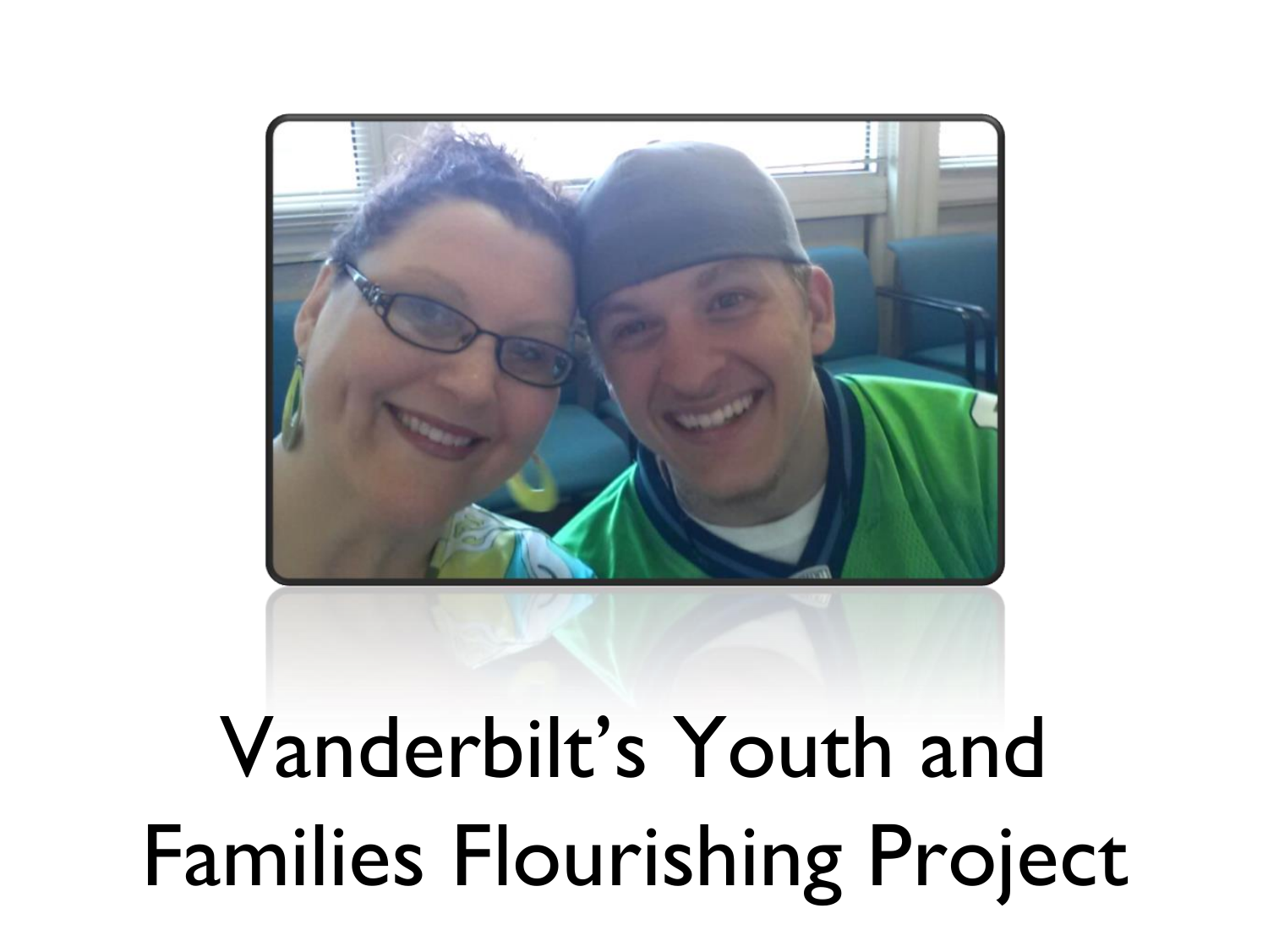We sought to learn about...

- the **strengths** young people with intellectual disabilities or autism
- the place of **faith** in their lives
- how these strengths & this faith might contribute **flourishing**
- Parent **recommendations** for how their faith communities might better welcome and support families

# Project Focus

#### *Interim findings from:*

Carter, E. W., Taylor, C., Boehm, T. L., Annandale, N. H., Liu, E. X., Kinney, R., & Bullion-Medlin, S. (2012-2014). *Spirituality, supports, and well-being of youth and adults with significant disabilities*. Nashville, TN: Vanderbilt Kennedy Center, Disabilities, Religion and Spirituality Program.

lesus loves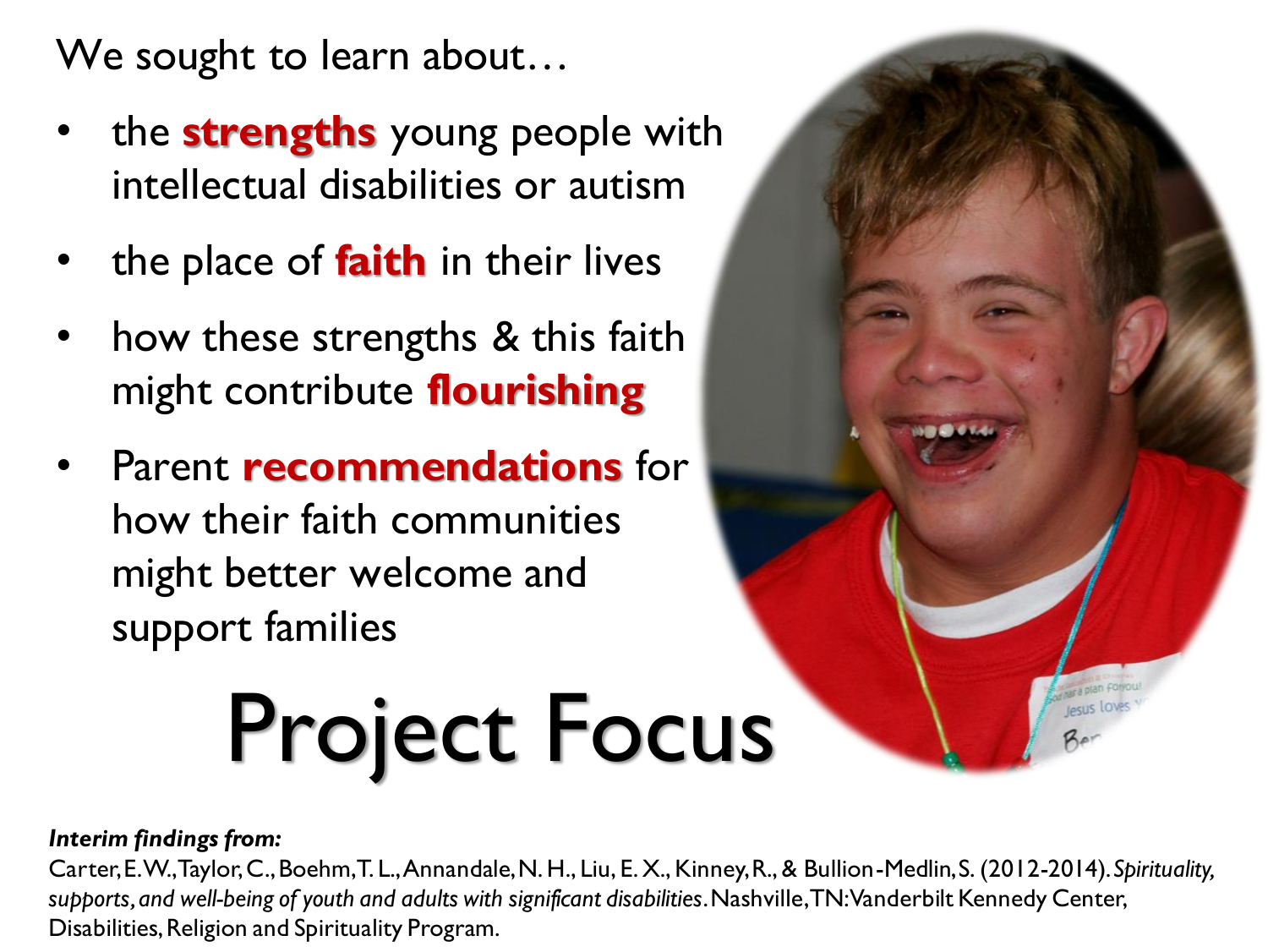## Measuring What Families Want



Both Stringer

# **Congregation Supports:** *Helpful*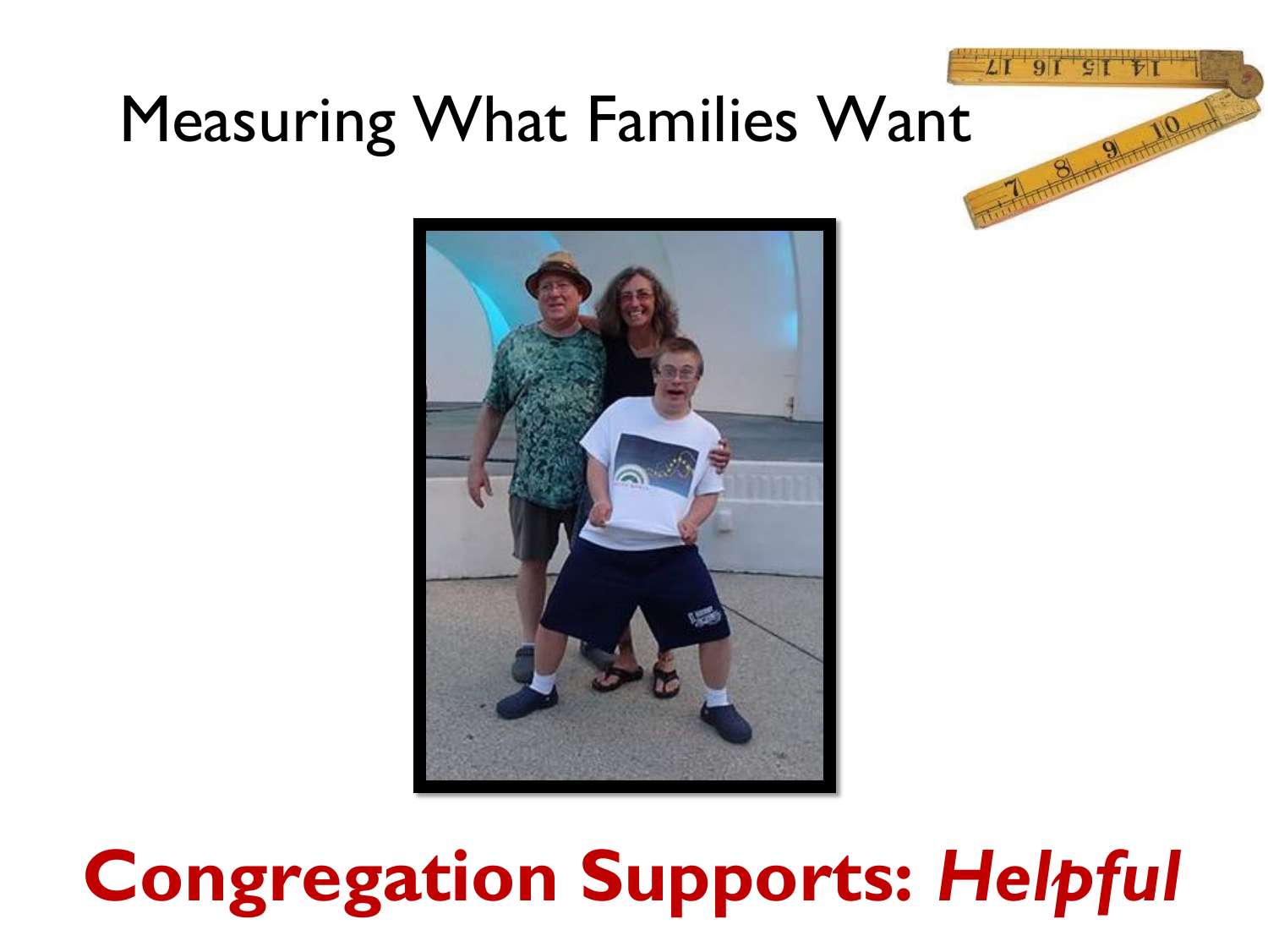

### **Congregation Supports – Helpful**

#### **E** Would Be Very/Somewhat Helpful

**Would Be A Little Helpful Would Not Be Helpful at All**



**% Reporting Supports to be Helpful**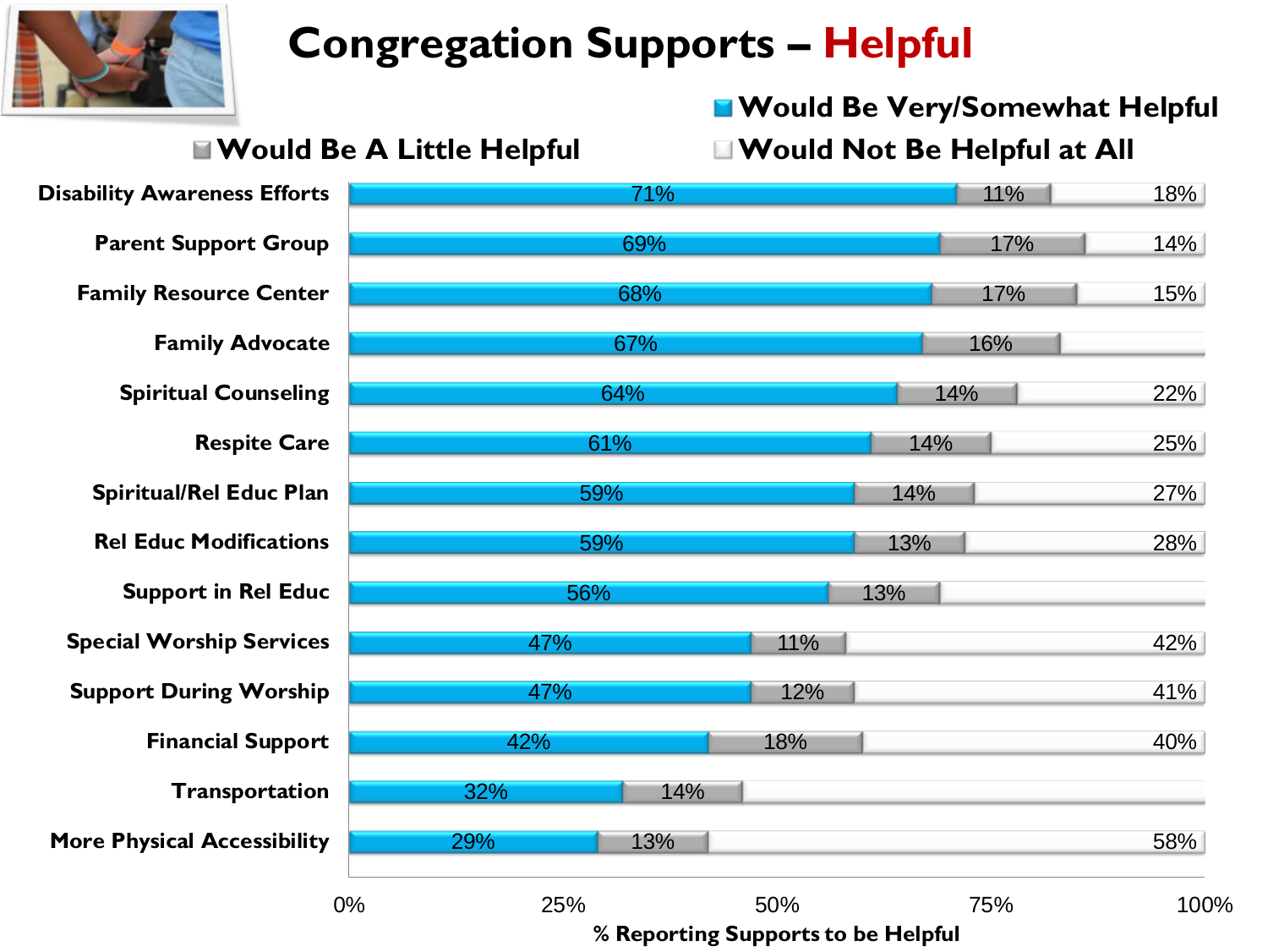### Measuring What Congregations are Doing



## **Congregation Supports:** *Available*